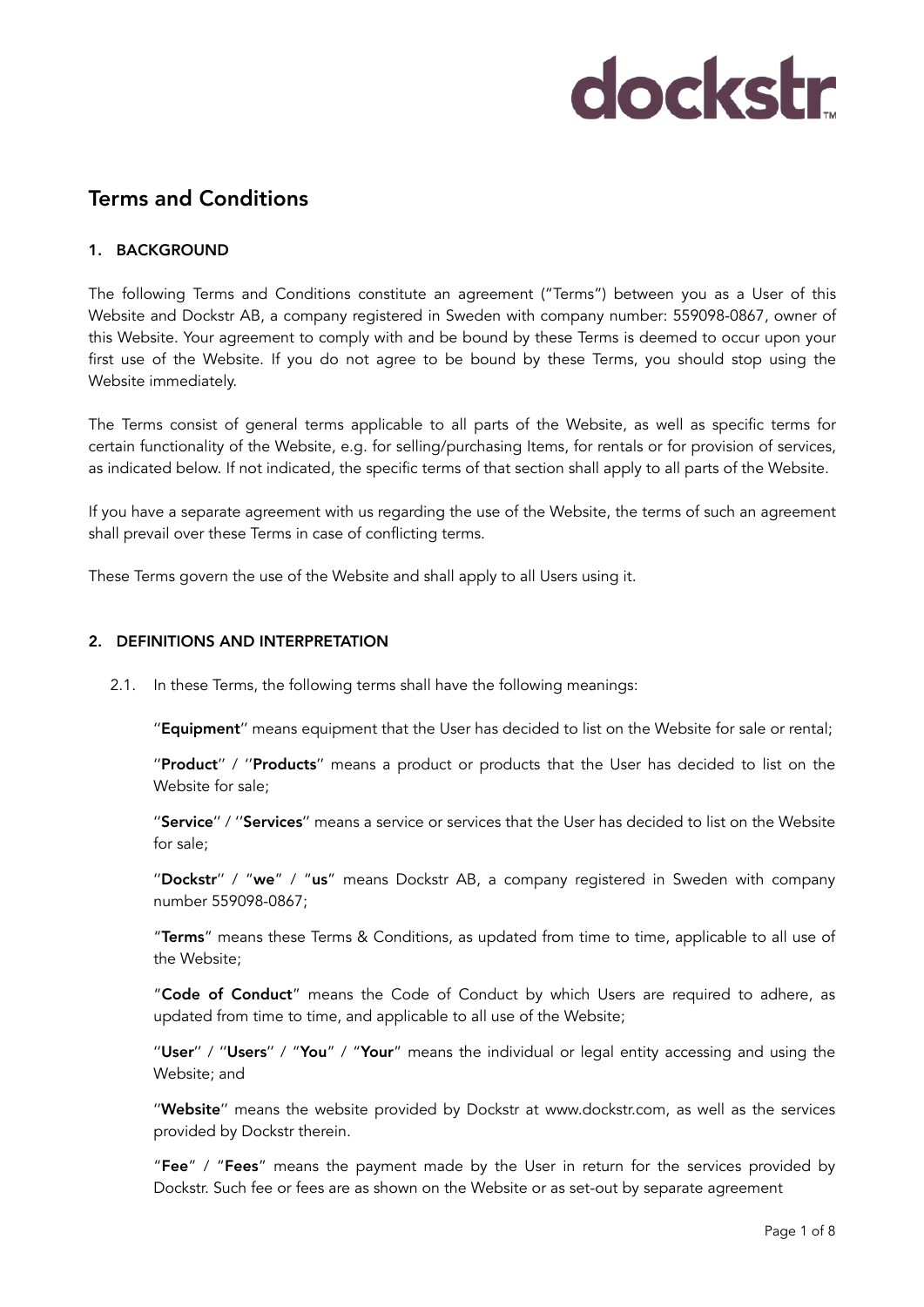#### 3. ACCEPTANCE OF TERMS

- 3.1. Prior to using all parts of the Website, you must have read, understood and accepted the Terms. By checking the "I accept" box during account sign-up, you agree to strictly adhere to the Terms and to be legally bound to the Terms in relation to us.
- 3.2. If you use the Website on behalf of a company or other legal entity, you represent and warrant that you have full authority to legally bind that company or other legal entity to the Terms.
- 3.3. If you are under 18 years old, or under the legal age in your country of residence, you may only use the Website if agreed to by a parent or legal guardian. In such case, your parent or legal guardian agrees to be legally bound by the Terms.
- 3.4. If you do not agree to the Terms or any updated version of it, you may not use the Website.

#### 4. ACCOUNT CREATION

- 4.1. You need to create an account in order to get access to all parts of the Website. When creating the account, you can choose to provide us with the account details directly, or use a LinkedIn account. If you use a LinkedIn account to login, LinkedIn Corporation will share certain information with us as specified during login, such as your name and e-mail address.
- 4.2. You are responsible for providing accurate, current, and complete information in connection with your registration. You acknowledge that the account details provided by you are true and correct and that, when necessary, you will update your account details so that they remain true and correct.

#### 5. SCOPE OF AGREEMENT

- 5.1. Dockstr has developed the Website as an online marketplace which is intended to facilitate the interaction between Users' of the Website in accordance with the Terms. All use of the Website by User must be carried out in accordance with the Terms, Dockstr's instructions and guidelines, and applicable law.
- 5.2. Dockstr is not in possession of the Items and/or provision of services on the Website and is not involved in the transaction between buyer and seller. Dockstr's role is solely to provide a functional online platform which allows Users to trade more easily.
- 5.3. An agreement for sale / purchase of Items, rental, or provision of services, shall be entered directly between Users. Unless otherwise agreed, Dockstr is not part of such agreement. Dockstr's responsibility is solely to provide the Website in accordance with the Terms.

#### 6. SALE OF EQUIPMENT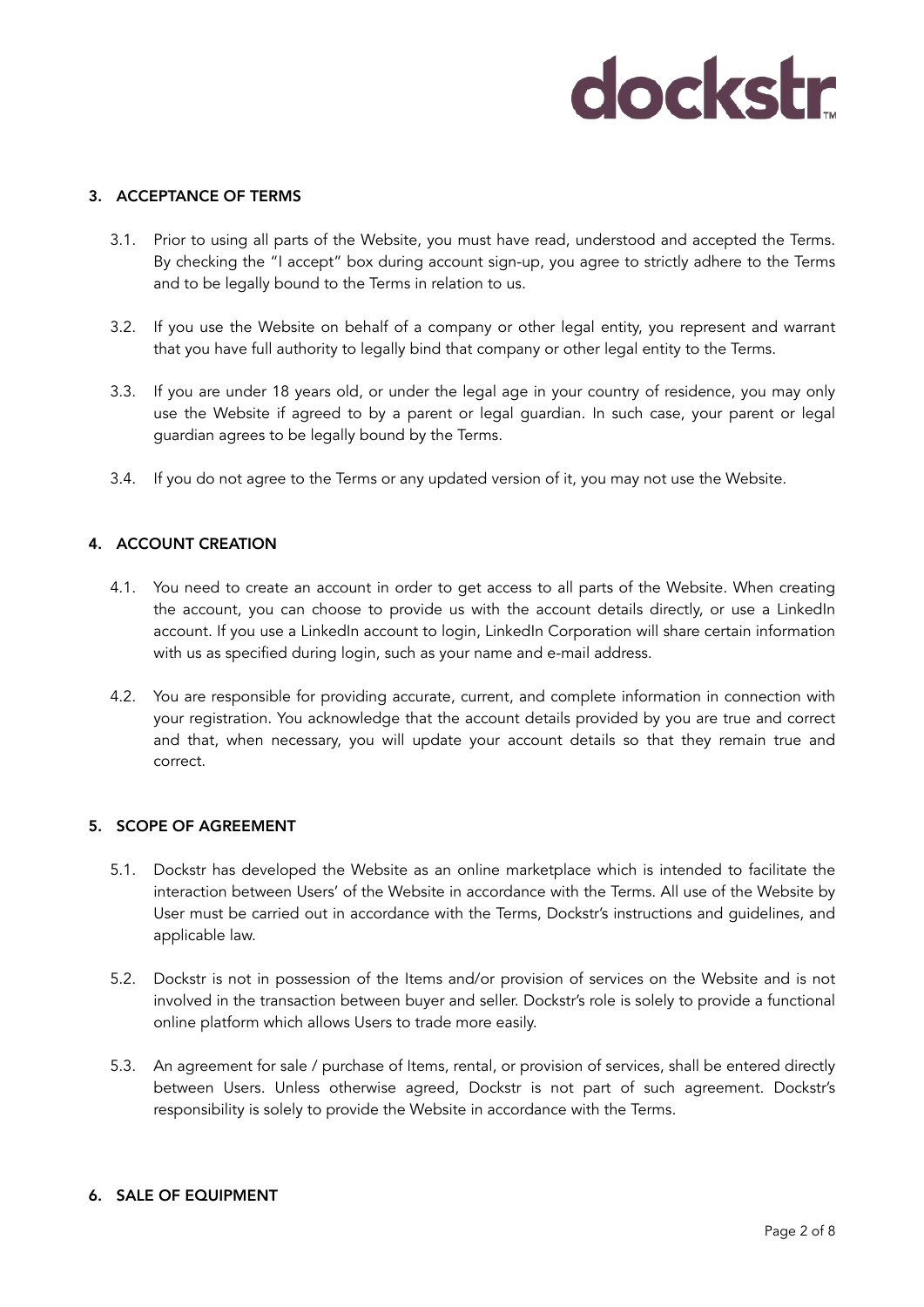- 6.1. The User may use the Website to list Equipment for sale, in accordance with the Terms.
- 6.2. It is free of charge for Users to list Equipment for sale in accordance with the free-to-use account. Beyond the terms of the free-to-use account, the listing of equipment for sale is subject to a fee.
- 6.3. It is free of charge for Users to purchaseEquipment via the Website, unless specifically agreed otherwise.

#### 7. EQUIPMENT FOR RENT

- 7.1. The User may use the Website to list Equipment for rent, in accordance with the Terms. Listed rentals will be shown on the Website for other Users with the information, requirements and pricing provided by the User.
- 7.2. Listing of a rental on the Website is subject to a Fee

#### 8. SALE OF PRODUCTS

- 8.1. The User may use the Website to list Products for sale, in accordance with the Terms. Products will be shown on the Website for other Users with the information, requirements and pricing provided by the User.
- 8.2. Listing of Products on the Website is subject to a Fee.

#### 9. SERVICES

- 9.1. The User may use the Website to promote its Services through the Website in accordance with the Terms. Promoted Services will be shown on the Website for other Users with the information, requirements and pricing provided by the User.
- 9.2. Listing of Services on the Website is subject to a Fee.

#### 10. PAYMENT

- 10.1. When you register for an account, you receive a limited, free-to-use account, unless otherwise agreed with us. The limited account will allow you to browse the Website, list Equipment for sale and contact other Users as listed on the Website although restrictions shall apply to such free-touse accounts (e.g. restricted number of monthly listings, messages, etc).
- 10.2. Listing of sales of Equipment are free unless otherwise agreed. Listing of rentals, Products or Services is subject to a Fee or Fees. Please check the Website for current fee structure, unless otherwise separately agreed in writing with Dockstr. All prices are shown in USD excluding VAT, unless stated otherwise.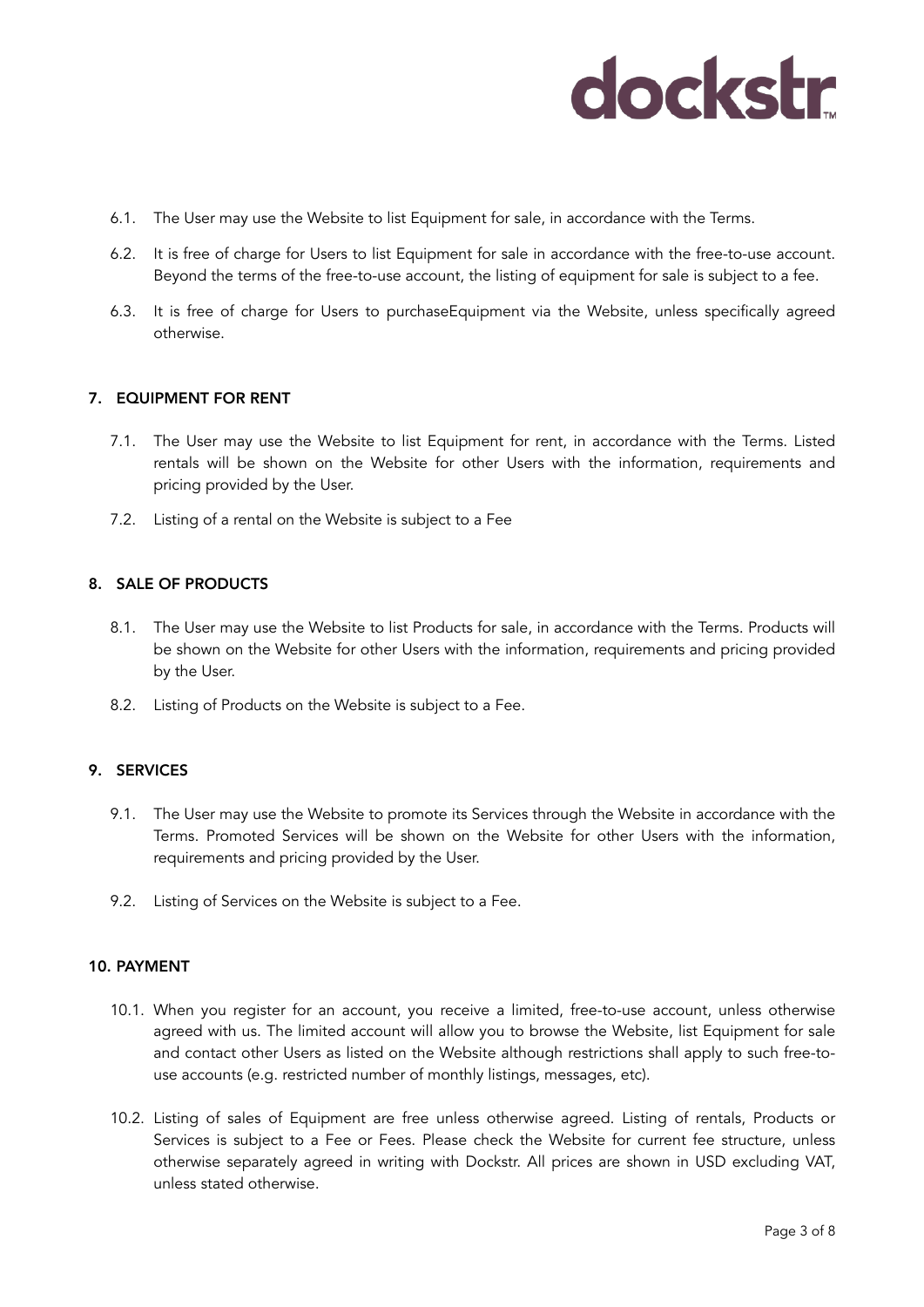- 10.3. Payment of Fees shall be made with one of the payment options available at any given time on the Website. Payments made through the Website are handled by a third-party provider. We do not handle any payment data for such payments, for example credit card details. For more information regarding the payment services available through the Website, please visit the website of the third-party provider providing the payment method.
- 10.4. Where a recurring Fee (such as listing fee or subscription fee) applies, the first payment for a shall be made in connection with User signing up for the service involved. The recurring Fee will then be charged in advance. To cancel, User must inform Dockstr with a thirty days' prior written notice. In the event of cancellation, User will not be entitled to any refund for already paid fees.
- 10.5. Unless otherwise expressly stated in writing, you are solely responsible for any taxes or fees arising from your use of the Website.
- 10.6. Dockstr reserves the right to apply charges for additional/premium functionality at some time in the future, subject to providing reasonable notice in writing to User.

#### 11. USER OBLIGATIONS

- 11.1. When using the Website, User undertakes to comply with the Terms, the Code of Conduct (see section 16) and any applicable guidelines. User may not use the Website in a way that causes Dockstr or any third-party harm.
- 11.2. User is obliged to comply with all relevant laws and regulations that apply to User's use of the Website in the respective country where User will use it. It is solely the responsibility of User to comply with all relevant laws and regulations.
- 11.3. User warrants, represents and covenants that it will: (a) not list any Equipment or Product that it does not have the right to sell, rent out or otherwise provide; (b) not use the Website in connection with any unlawful purpose; (c) not use the Website for the disposal of any hazardous products; and (d) not list any Item that could put Dockstr in breach of applicable laws, including any sanctions or trade control laws.
- 11.4. User warrants that it shall review the description and specifications of each item listed on the Website and notify Dockstr immediately when User becomes aware that the description or specifications of any item is inaccurate.
- 11.5. Your account is for your own use. User may not authorise others to use the account and may not assign or otherwise transfer the account to any other person or entity. User is responsible for maintaining the confidentiality of the login credentials to the account.
- 11.6. User warrants that User is not located in a country subject to a U.S. Government embargo, or that has been designated by the U.S. Government as a "terrorist supporting" country; and that User is not listed on any U.S. Government or European Union list of prohibited or restricted parties.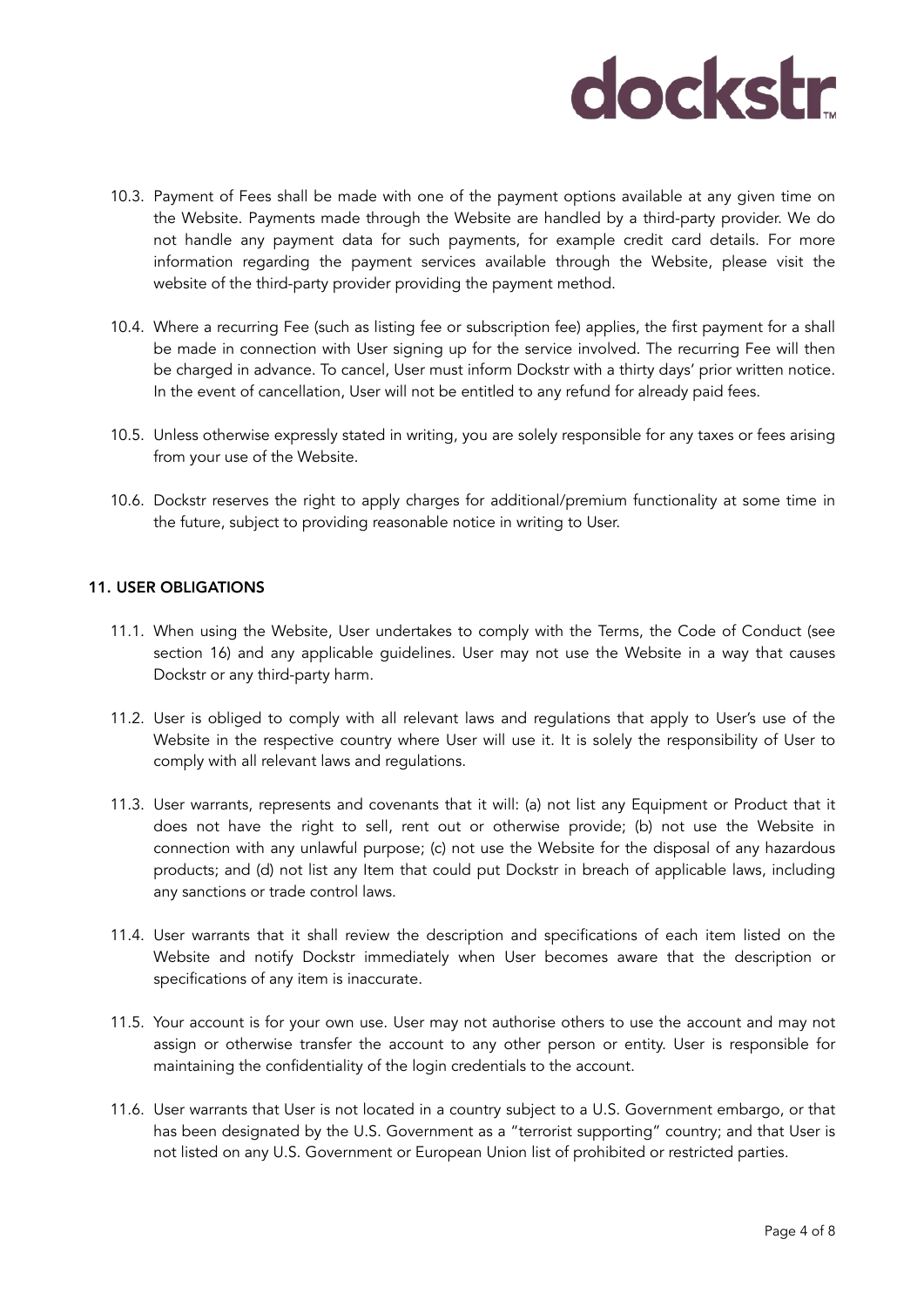#### 12. WEBSITE

- 12.1. Dockstr operates the Website. The use of the Website and its contents, including, without limitation, any text, data, logos, graphics, photographs, images, animations, software, apps, forms, videos, music and other audio/visual materials that User may access shall be subject to theTerms.
- 12.2. Dockstr shall use reasonable endeavours to ensure that the information on the Website, including Item descriptions and specifications, is accurate, but does not provide any guarantees or warranties (whether express or implied) as to the accuracy or veracity of such information.
- 12.3. User acknowledges that Dockstr cannot guarantee continuous, error-free or secure access to the Website and that the Website may be unavailable from time to time due to maintenance or for reasons outside the control of Dockstr.

#### 13. USER MATERIAL

- 13.1. User may provide Dockstr directly through its Website, or indirectly, with specific written information such as specifications, pictures and other documents (including email) describing the Items (hereafter the "User Material"). The User Material is the property of the User.
- 13.2. When providing User Material to Dockstr, User grants to Dockstr a non-exclusive, worldwide, sublicensable, transferable, perpetual, non-revocable, royalty free right to use, publish, make available to the public, modify, create derivative works from, and display the User Material.

#### 14. COPYRIGHT

14.1. User confirms that it complies and shall continue to comply with any rules and regulations with regard to copyright and intellectual property in the territories where the Website is provided for any listed item. Any notice asserting breach of copyright regulations received by the User shall be promptly transmitted to Dockstr. Dockstr shall delete or disable content of the Website that is found infringing the rights of third parties.

#### 15. INTELLECTUAL PROPERTY

- 15.1. All content included on the Website, unless provided or uploaded by Users, including, but not limited to, text, graphics, logos, icons, images, sound clips, video clips, data compilations, page layout, underlying code and software is the property of Dockstr, our affiliates or other relevant third parties. By continuing to use the Website you acknowledge that such material is protected by applicable intellectual property and other relevant laws.
- 15.2. Subject only to exceptions detailed in law, you may not reproduce, copy, distribute, store or in any other fashion re-use material from the Website unless otherwise indicated on the Website or unless given express written permission to do so by Dockstr.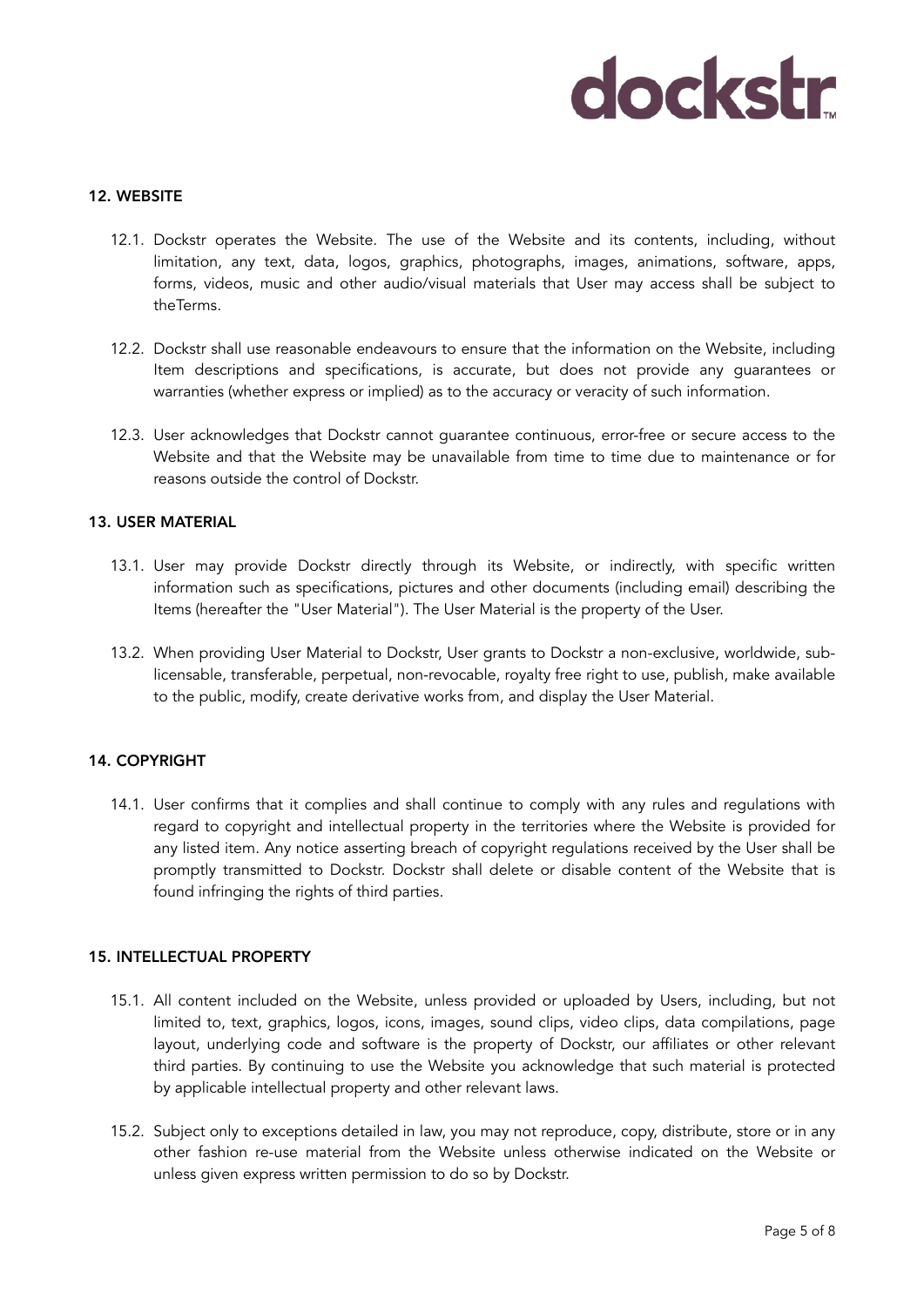#### 16. CODE OF CONDUCT

16.1. Use of the Website is also governed by the Code of Conduct which you can find on our Website. The terms of this Code of Conduct are hereby incorporated into these Terms.

#### 17. PRIVACY

17.1. Use of the Website is also governed by the Dockstr Privacy Policy which you can find on our Website. The terms of this Privacy Policy are hereby incorporated into these Terms.

#### 18. COMPLIANCE

18.1. Dockstr and User(s) shall, each at its own expense, comply with all applicable laws and regulations relating to its activities under these Terms, including but not limited to the Bribery Act 2010, the US Foreign Corrupt Practices Act 1977, and other anti-bribery, corruption or fraud laws, statutes, regulations, or orders.

#### 19. RIGHT TO TERMINATE ACCESS

19.1. Dockstr reserves the right, at its sole and absolute discretion as the owner of the Website, to withdraw the right of access to the Website from any User.

#### 20. LINKS TO OTHER WEBSITES

20.1. This Website may contain links to other sites. Unless expressly stated, these sites are not under the control of Dockstr or that of our affiliates. We assume no responsibility for the content of such Websites and disclaim liability for any and all forms of loss or damage arising out of the use of them. The inclusion of a link to another site on this Website does not imply any endorsement of the sites themselves or of those in control of them.

#### 21. DISCLAIMERS

- 21.1. Neither Dockstr nor any of its affiliates make any warranty or representation that the Website will be available, meet your requirements, that it will be of satisfactory quality, that it will be fit for a particular purpose, that it will not infringe the rights of third parties, that it will be compatible with all systems, that it will be secure or that all information provided will be accurate. We make no guarantee of any specific results from the use of the Website.
- 21.2. No part of this Website is intended to constitute advice and the content of this Website should not be relied upon when making any decisions or taking any action of any kind.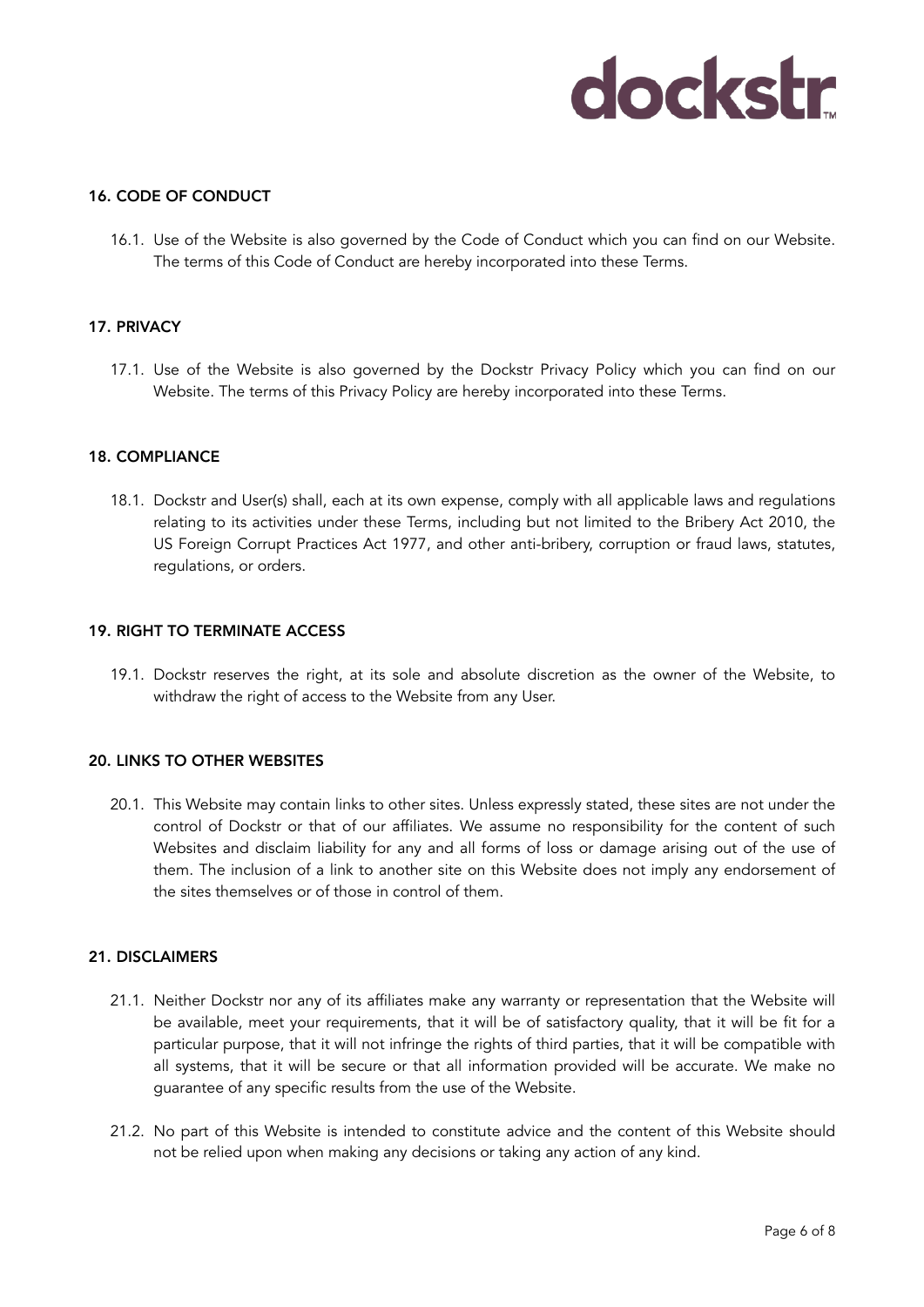#### 22. NO WARRANTY

- 22.1. The Website, and any content provided therein, are provided ''as is'' and ''as available''. We give no warranty that the Website will be free of defects and / or faults. To the maximum extent permitted by the law we provide no warranties (express or implied) of fitness for a particular purpose, accuracy of information, compatibility, and satisfactory quality.
- 22.2. Neither Dockstr nor any of its affiliates accept any liability for any disruption or non-availability of the Website resulting from external causes including, but not limited to, ISP equipment failure, host equipment failure, communications network failure, power failure, natural events, acts of war or legal restrictions and censorship.

#### 23. LIABILITY AND INDEMNITY

- 23.1. To the maximum extent permitted by law, neither Dockstr nor any of its affiliates accepts any liability for any direct or indirect loss or damage, foreseeable or otherwise, including any indirect, consequential, special or exemplary damages arising from the use of the Website or any information contained therein. Users should be aware that they use the Website and its content at their own risk.
- 23.2. The User shall indemnify Dockstr and (as applicable) its subsidiaries, affiliates, officers, directors, agents and employees against all liabilities, costs, expenses, damages and losses (including but not limited to any direct, indirect or consequential losses, loss of profit, loss of reputation and all interest, penalties and legal costs (calculated on a full indemnity basis)) and all other professional costs and expenses suffered or incurred by Dockstr and (as applicable) its subsidiaries, affiliates, officers, directors, agents and employees in respect of any claim in connection with any Item or its listing on the Website, as well as any claim arising from any dispute between you and any other User of the Website or third parties. This sub-clause shall survive the termination of the Terms.
- 23.3. Every effort has been made to ensure that these Terms adhere strictly with the relevant laws. However, in the event that any of these terms is found to be unlawful, invalid or otherwise unenforceable, that term is to be deemed severed from these Terms and shall not affect the validity and enforceability of the remaining parts of the Terms. This section shall apply only within jurisdictions where a particular term is illegal.

#### 24. NO WAIVER

24.1. In the event that any party to these Terms fails to exercise any right or remedy contained herein, this shall not be construed as a waiver of that right or remedy.